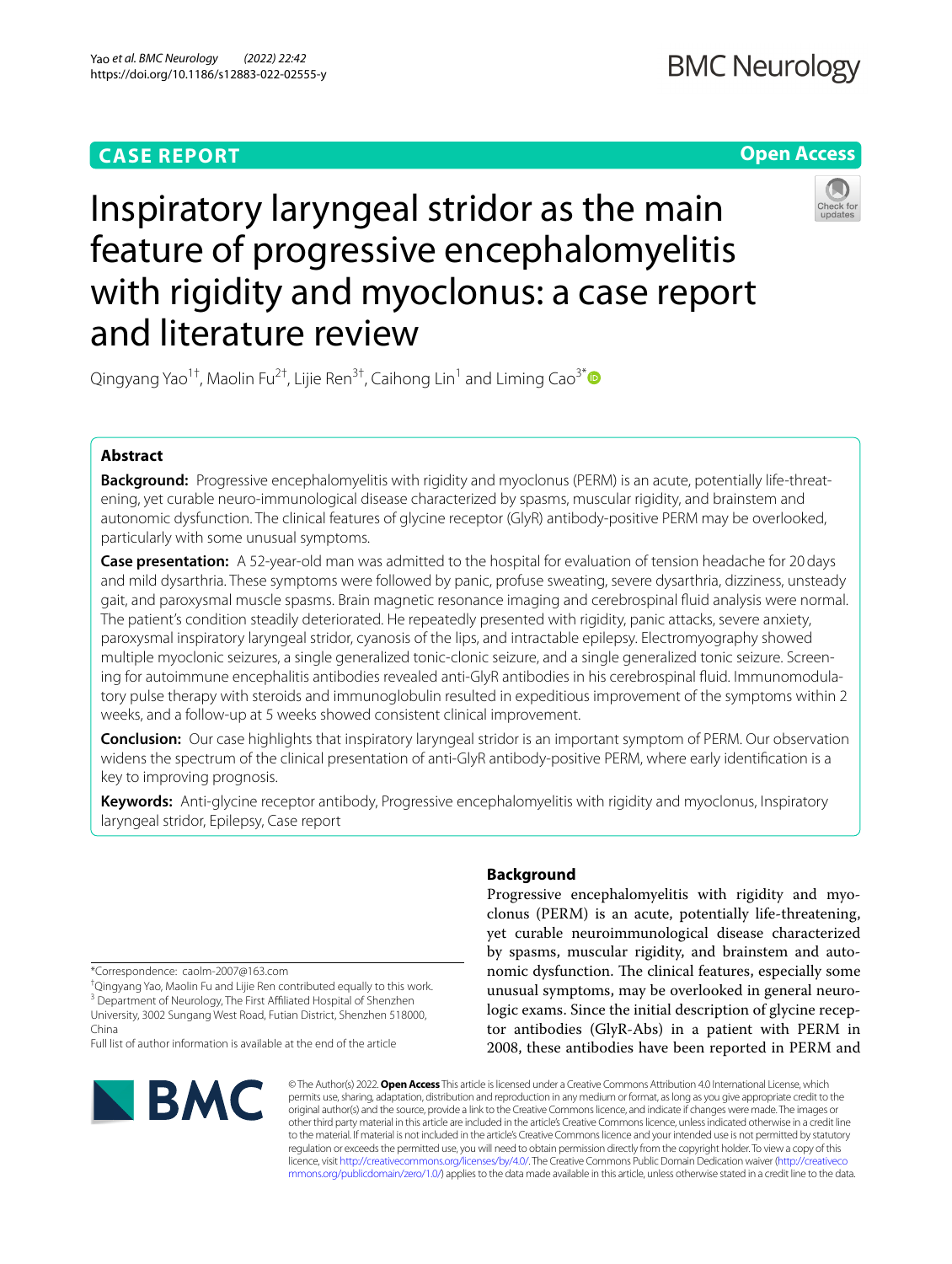stif-person syndrome (SPS) [[1\]](#page-6-0). GlyR-Abs were observed primarily in adults [[2\]](#page-6-1) and have been reported in over 100 patients  $[1]$  $[1]$ . The main clinical symptoms of PERM are early brainstem involvement, including oculomotor disturbance and bulbar symptoms. Additional symptoms include spinal cord symptoms, autonomic symptoms [\[3](#page-6-2)], muscle spasms, cramps, and myoclonus. A relatively rare sign is epilepsy, stimulus-evoked startle, and respiratory failure. To date, repeated inspiratory laryngeal stridor as a symptom of PERM has not been reported. We present an illustrative case report and discuss relevant literature.

# **Case description**

A 52-year-old man was admitted in November 2020, reporting a tension headache for 20days. Brain computed tomography (CT, Fig. [1A](#page-1-0)) showed no obvious abnormality in the patient. He had a history of chronic pharyngitis and had felt pharyngeal discomfort 1 week before admission. An electronic laryngoscope showed chronic laryngitis (Fig. [1](#page-1-0)B). He had no history of major trauma, toxic exposure, or hereditary disease. Physical examination at admission showed clear consciousness and mild dysarthria but no other abnormal neurological signs.

Laboratory tests showed normal blood tests and blood coagulation parameters. Blood sugar (7.62mmol/L) and homocysteine (61.82μmol/L) levels were increased. Blood electrolyte and thyroid function levels were normal. Syphilis and human immunodefciency virus antibodies were negative. Carcinoembryonic antigen, alpha-fetoprotein, squamous cell carcinoma antigen, carbohydrate antigen (CA) 724, prostate-specifc antigen, neuron-specifc enolase, alpha-fetoprotein, and cytokeratin 19 fragment levels were all normal. CA 199 (107U/ mL, reference range: 0–37U/mL) and CA125 (36.9U/ mL, reference range: 0–35U/mL) levels were increased. A 24-h dynamic electrocardiography showed occasional atrial and ventricular premature beats and ST-T changes. An initial brain magnetic resonance imaging (MRI, Fig. [1C](#page-1-0)) and brain magnetic resonance angiography showed no obvious abnormalities. Cervical spine MRI (Fig. [1D](#page-1-0)) showed cervical disc herniation.

On Day 2, the patient had an unsteady gait, distortion of the commissure, and mild panic. Repeated MRIs on Day 2 showed no apparent abnormalities (Fig. [1](#page-1-0)E). On Day 4, he had developed profuse sweating, dizziness, paroxysmal muscle spasms, and brisk tendon refexes (Timeline). We initially diagnosed a suspected stroke. We started treatments to improve cerebral circulation, antiplatelets, lower lipids, and to releve his symptoms. However, his symptoms did not improve signifcantly.



<span id="page-1-0"></span>**Fig. 1** Brain computed tomography (CT) showed no obvious abnormality. Electronic laryngoscope showed slight hyperemia of the laryngeal mucosa. The fndings were in accordance with changes in chronic laryngitis. Brain magnetic resonance imaging (MRI) on the second day after admission showed no obvious abnormalities. **A** Cervical spine MRI on the second day showed multiple cervical disc herniations. **B** Repeat brain MRI on the 4th day showed no obvious abnormality. **C** Head CT showed subarachnoid hemorrhage. **D** Repeat head CT showed that the subarachnoid hemorrhage has been absorbed after one month. **E** Repeat brain MRI on the 55th day showed no abnormality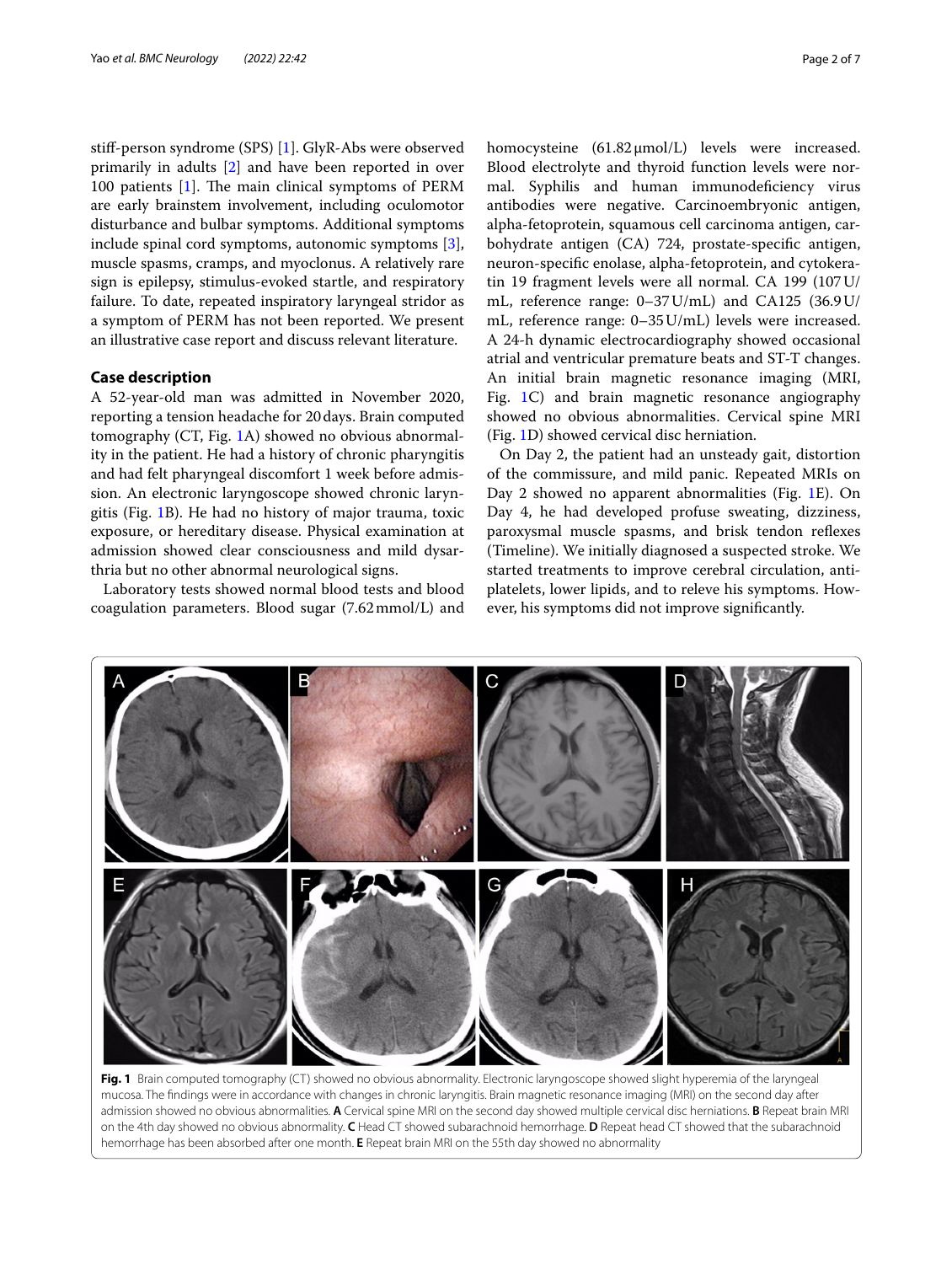On Day 11, the patient had a subarachnoid hemorrhage (Fig. [1](#page-1-0)F) caused by a fall, which could have occurred due to a tonic seizure. Physical examination at that time revealed drowsiness and a stiff neck. The patient repeatedly experienced loss of consciousness, clonic seizures, panic attacks unresponsive to olanzapine, and severe anxiety. Paroxysmal inspiratory laryngeal stridor (see [Video\)](#page-5-0) without three depression signs, obvious hypoxemia on a hand-held pulse oximeter, and cyanosis of the lips requiring occasional ventilation in status epilepticus were also observed. An electroencephalogram revealed frequent outbreaks of multispike and slow waves on all channels. Multiple myoclonic seizures, a single generalized tonic-clonic seizure, and a single generalized tonic seizure were detected on electromyography. We administered antiepileptic drugs (e.g., continuously pumped sodium valproate, intravenous diazepam, and oral levetiracetam), fuid rehydration, hemostasis, and symptomatic treatment. However, his epilepsy was not well controlled. Repeated head CTs (Fig. [1G](#page-1-0)) showed that the subarachnoid hemorrhage was absorbed after 1 month, but his condition did not improve.

On day 45, we performed cerebrospinal fuid (CSF) analysis and detected an anti-glycine receptor (anti-GlyR) antibody  $(1:100)$ . The CSF culture was negative for bacteria, tubercle bacillus, and fungi. Antibodies for demyelination disease (including anti-aquaporin-4, anti-myelin basic protein, anti-myelin oligodendrocyte glycoprotein, anti-glial fbrillary acidic protein), autoimmune encephalitis (including anti-GAD, anti-NMDA, anti-IgLON5, anti-LGI1, anti-CASPR2, anti-DPPX, and anti- GABA), and paraneoplastic syndrome (including anti-Hu, anti-Ri, anti-Ma 1 and 2, anti-CV2, anti-Yo, anti-Tr, and anti-SOX1) in CSF were negative. Electronic gastroscopy was also performed. Electronic colonoscopy and biopsy showed a colon tubular adenoma with low-grade intraepithelial neoplasia.

We suspected anti-GlyR antibody-associated PERM. We began treatment with intravenous methylprednisolone (500mg/d for 3 days, 240mg/d for 3 days, 120mg/d for 3 days, 80mg/d for 3 days, which was switched to oral prednisone 60mg/d for 1 month) and intravenous immunoglobulin 22.5g/d for 5 days. His symptoms improved signifcantly, and no abnormalities were found on a repeat MRI (Fig. [1](#page-1-0)H). He was discharged after 13days of immunotherapy. At 5 weeks after his discharge, the patient reported that the panic attacks, anxiety, and diaphoresis had improved. His gait was normal with no relapse of epilepsy, and the inspiratory laryngeal stridor almost disappeared. By contrasting the symptoms and signs before and after immunotherapy, the neurological symptoms (including dysarthria, dizziness, gait, and epilepsy), nonspecifc symptoms (including atypical emotions and autonomic nervous dysfunction), and related signs were signifcantly improved, most returning to normal. He was satisfed with the treatment received and his recovery.

# **Discussion and conclusions**

To date, a case of inspiratory laryngeal stridor as a clinical feature of PERM, which may be related to laryngeal spasm, and hypoventilation related to respiratory spasm has not been reported. The disease progresses rapidly, and if not treated in a timely manner, the patient may develop further respiratory failure.

GlyRs are chloride channels that are present mainly in the brainstem and spinal cord. GlyRs are also alkaloid strychnine targets associated with muscle spasms and cramps, muscle stifness, agitation, stimulation-evoked seizures, myoclonus, respiratory failure, and sometimes death [[4\]](#page-6-3). Antibody-mediated inhibition of the GlyRs on the brainstem nuclei or spinal inhibitory interneurons may cause continuous firing of motor neurons. The excessive and paroxysmal response to various aferent impulses leads to increased stifness, brainstem signs, trismus, myoclonus, spasms, or hyperekplexia [\[5](#page-6-4)]. GlyR-Abs might disrupt glycinergic inhibition mechanisms, causing an excessive startle reflex.

Some patients had a prodrome, such as low mood, hal-lucinations, involuntary tic-like jerks [\[2](#page-6-1)], and flank tingling  $[6]$  $[6]$ . These nonspecific prodromal symptoms can last for several weeks to months. Early recognition of prodrome is essential for diagnosis, but it is also difficult to identify.

Our patient had cyanosis, anxiety, brain stem dysfunction, profuse sweating, and palpitations. He also had inspiratory laryngeal stridor, which was followed by a clonic seizure. Similar to that observed in our patient, cyanosis secondary to hypoventilation may be associated with laryngospasm in people with epilepsy. Hypoventilation can be the result of restricted respiration due to high myodynamia (e.g., laryngospasm), but it also may be a manifestation of brain stem dysfunction. Our patient underwent a laryngoscopy for an upper airway obstruction, thought to be related to laryngeal spasm, which was ultimately ruled out. There is a report in the literature that hypoventilation improved with diazepam [\[7](#page-6-6), [8\]](#page-6-7). Our patient's symptoms improved with clonazepam. Hypoventilation is a serious complication of anti-GlyRrelated PERM, at times manifesting with worsening rigidity and spasms in some patients [\[7](#page-6-6)]. We need to pay attention to hypoventilation episodes, especially when exposed to respiratory suppressants, as these episodes increase the risk of respiratory failure.

In anti-GlyR-related PERM, psychological symptoms include phobias [\[8](#page-6-7), [9](#page-6-8)], irritability, anxiety, and behavioral changes [[8](#page-6-7)]. Generalized anxiety and depression are also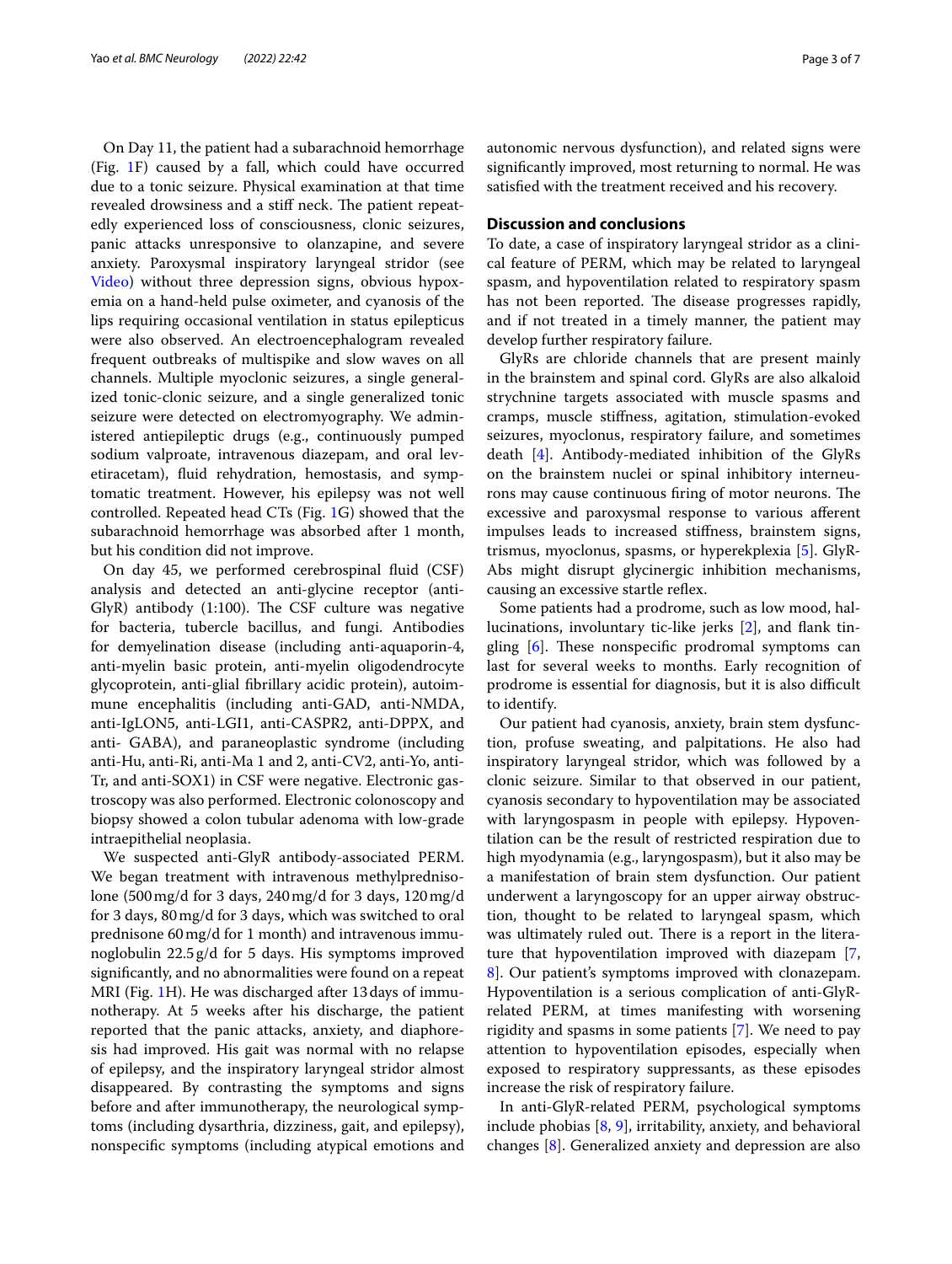|                         |           | Table 1 Clinical features of patients with PERM with                                                                                                                                                                      | only positive glycine receptor antibodies |                     |                                                                   |                                                                                               |
|-------------------------|-----------|---------------------------------------------------------------------------------------------------------------------------------------------------------------------------------------------------------------------------|-------------------------------------------|---------------------|-------------------------------------------------------------------|-----------------------------------------------------------------------------------------------|
| <b>Authors</b>          | Age/Sex   | Clinical Features                                                                                                                                                                                                         | Brain/spinal MRI                          | CSF analysis        | Immunotherapy                                                     | Outcome                                                                                       |
| Stern W M [2].          | 40/Male   | Dyspnea, ophthalmoplegia, severe limb<br>tachycardia. After 7 months, he experi-<br>rigidity, stimulus-sensitive myoclonus,<br>profuse sweating, and episodes of<br>enced a relapse                                       | Normal/-                                  |                     | Mildly inflammatory IVIG, PLEX, oral corticosteroids              | At 6 months, the primary symptoms had<br>improved.                                            |
| Hutchinson M [6].       | 54/Male   | quent violent jerks, followed by bilateral<br>Two weeks of worsening with brief fre-<br>ptosis, partial horizontal gaze palsies,<br>and rigidity                                                                          | Normal/normal                             | Mildly inflammatory | Corticosteroids, PLEX, IVIG, Cyclophos-<br>phamide                | Mild spinal rigidity, walks 200 m with one<br>stick, and works part time                      |
| Bourke D <sub>[7]</sub> | 55/Male   | Stimulus-induced hyperekplexia and<br>igidity in the lower limbs and trunk                                                                                                                                                | Normal/normal                             | Normal              | Methylprednisolone pulse therapy and<br>$\frac{1}{2}$             | A gradual reduction in the frequency and<br>severity of hyperekplexia                         |
| Bourke D[7].            | 58/Female | Stiffness in the legs and body jolts asso-<br>ciated with hypoventilation at times<br>eading to loss of consciousness                                                                                                     | Normal/normal                             | Normal              | Without immunotherapy, except for<br>diazepam and clonazepam      | Symptom improvement                                                                           |
| Mas N [8].              | 48/Male   | diaphoresis.<br>Paresthesia, irritability, dysgeusia, and<br>severe diurnal hypersomnia, followed<br>by progressive rigidity, trismus, leg<br>spasms, facial flushing, and                                                | Normal/normal                             |                     | Oral corticosteroids, IVIG                                        | Only leg stiffness was partially improved.                                                    |
| Mas N [8].              | 33/Female | followed by rigidity of lower extremities<br>etention. Relapse of illness 22 months<br>with painful spasms, involuntary jerks,<br>and contracture of ankles and urinary<br>Diplopia, dysphagia, and gait ataxia,<br>ater. | Normal/normal                             | Normal              | Corticosteroids, MG                                               | A progressive completerecovery                                                                |
| Mas N [8].              | 60/Male   | rigidity of his legs with painful spasms,<br>and severe<br>Progressive dysphagia, followed by<br>diplopia, facial numbness,<br>dysautonomia                                                                               | Normal/-                                  | Normal              |                                                                   | A persistent vegetative state and ventila-<br>tor dependent                                   |
| Schmidt C [9].          | 21/Male   | ear, and disturbance of sleep, followed<br>myoclonic<br>by progressive gait ataxia, postural<br>instability, and generalized myoclo<br>Generalized pruritus, paroxysmal<br>ierks                                          | Normal/normal                             | Normal              | Methylprednisolone pulse therapy                                  | Substantial clinical improvement                                                              |
| Wuerfel E [10].         | 4/Male    | antrums, headache, clumsiness, and<br>Orug-resistant focal epilepsy, temper<br>ntermittently impaired speech                                                                                                              | Normal/-                                  | Normal              | Methylprednisolone pulse therapy.                                 | Expeditious improvement of within<br>8 weeks. No epileptic seizures                           |
| Kenda J [12].           | 67/Male   | respiratory failure. The disease relapsed<br>Speech and swallowing difficulties, leg<br>weakness, shortness of breath, twitch-<br>ing of his face and limb muscles, and<br>1 year later.                                  | Normal/-                                  | Unremarkable        | Methylprednisolone, MG, PLEX, immu-<br>noadsorption, azathioprine | and ophthalmoparesis over the following<br>Improvement of rigidity, hyperekplexia,<br>months. |

<span id="page-3-0"></span>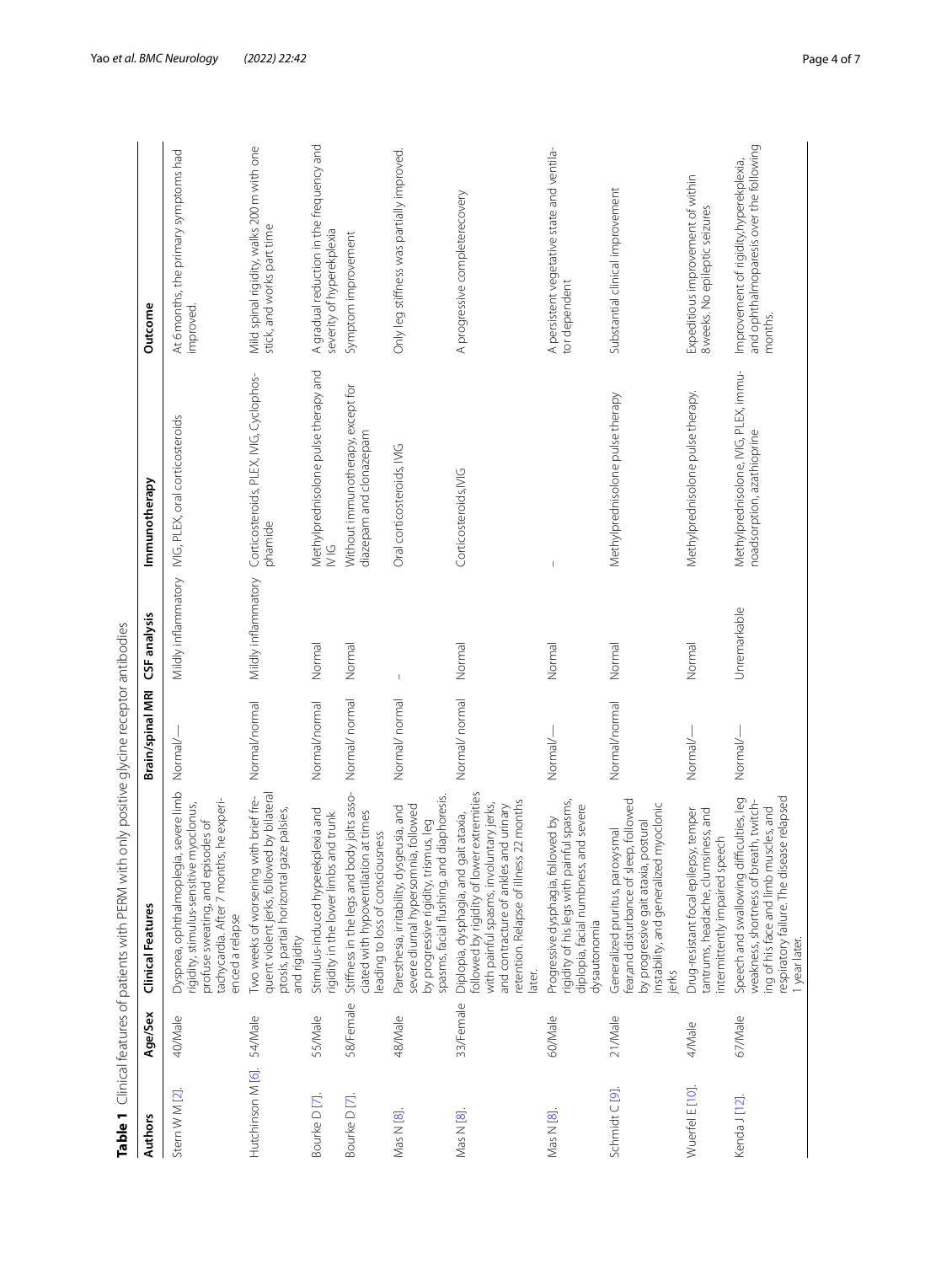| ı<br>j |
|--------|
|        |
|        |
|        |
|        |
|        |
|        |
|        |
|        |
|        |
| ۹      |
|        |
|        |
|        |
|        |
|        |

| Authors           |         | Age/Sex Clinical Features                                                                                                                                                                                | Brain/spinal MRI CSF analysis |        | Immunotherapy                                                         | Outcome                                                                 |
|-------------------|---------|----------------------------------------------------------------------------------------------------------------------------------------------------------------------------------------------------------|-------------------------------|--------|-----------------------------------------------------------------------|-------------------------------------------------------------------------|
| Borellini L. [13] |         | 60/Female Low back pain and progressive rigidity Normal/normal<br>of the trunk and lower limbs, followed<br>by pruritus, dysphonia, hyperhydrosis,<br>and urinary retention                              |                               | Normal | CorticosteroidsPLEX                                                   | At the 1-year follow-up, the neurological<br>findings were normal.      |
| Peeters E [14].   | 37/Male | slow saccades, dysphagia, constipation,<br>upranuclear upward gaze palsy and<br>urinary retention, and paresthesia.<br>Muscle jerks, painful spasms, falls,                                              | Normal/normal                 | I      | Methylprednisolone pulse therapy, fol-<br>lowed by oral therapy; PLEX | Mild hypertonia and slowed upward sac-<br>cades persisted at discharge. |
| mention           |         | CSF Cerebrospinal fluid, Glyxline receptor, IVIG Intravenous immunoglobulin, MRI Magnetic resonance imaging, PLEX Plasma exchange, PERM Progressive encephalomyelitis with rigidity and myoclonus; —, no |                               |        |                                                                       |                                                                         |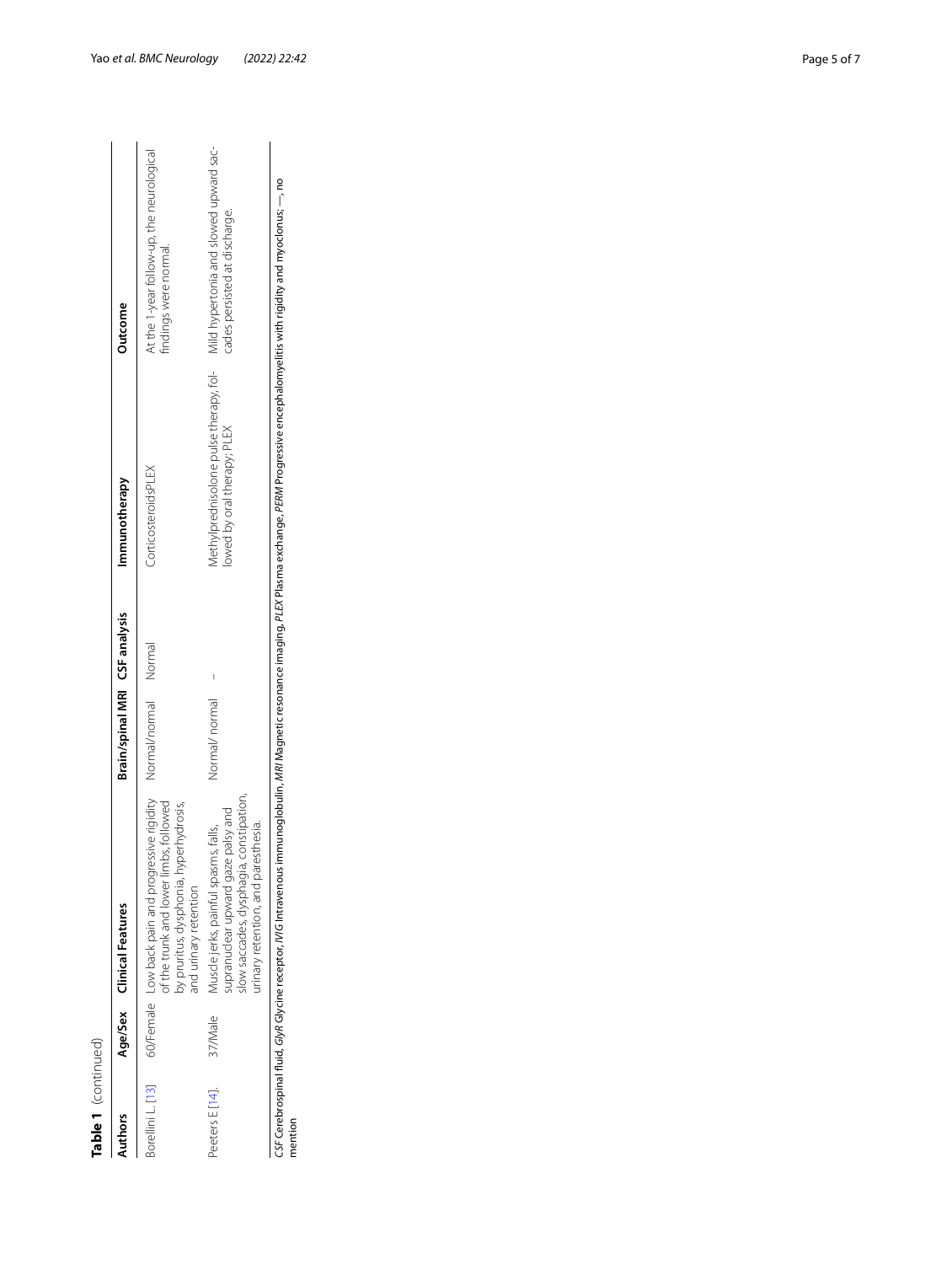frequently reported [\[6\]](#page-6-5). We observed hyperekplexia and severe anxiety in our patient, which improved following immunotherapy.

In addition, our patient had facial paralysis, dizziness, dysarthria, and pharyngeal discomfort. Dysphagia [[8\]](#page-6-7) and diplopia [[2](#page-6-1), [8](#page-6-7)] have also been reported in some patients.

In our patient, multiple myoclonic seizures were detected on electromyography. No painful muscle spasms were noted, and their absence has also been noted in other reports [[10\]](#page-6-9). Rigidity and painful muscle spasms are the core clinical features of PERM [[2\]](#page-6-1). Generalized myoclonic jerks were triggered by sensory stimulation but also occurred spontaneously [\[7](#page-6-6), [8\]](#page-6-7).

Our patient did experience an unexpected generalized tonic seizure, which can frequently lead to falls and fractures. We found similar reports [\[9\]](#page-6-8) in the literature. Although epilepsy is not the core symptom of PERM, anti-GlyR-related PERM can show intractable epilepsy [\[9](#page-6-8), [10](#page-6-9)], as in our patient. Immunotherapy shows a benefcial efect.

Finally, our patient had profuse sweating and palpitations. Some patients reported in the literature had high blood pressure and hyperthermia [[8](#page-6-7)]. Patients are often reported to have prominent autonomic symptoms or even autonomic failure [[11](#page-6-13)].

Our patient had normal cranial and spinal MRI scans with gadolinium. This finding is consistent with most MRIs in patients with GlyR-Abs-related PERM [[6,](#page-6-5) [8](#page-6-7), [12](#page-6-10)]. The CSF results in most patients were normal, with a minority of patients having mild inflammation  $[2, 6]$  $[2, 6]$  $[2, 6]$ . We found a colon tubular adenoma with low-grade intraepithelial neoplasia and rising CA levels in our patient. Malignancy screening in PERM is important. Approximately 10–20% of patients have an underlying malignant [[1\]](#page-6-0) or benign tumor, such as thymoma [\[3](#page-6-2)]. However, many patients do not have tumors [[7\]](#page-6-6). We have recommended long-term follow-up for this patient.

Anti-GAD-Abs was not detected in our patient. Since PERM and SPS disorders can have overlapping clinical features, both GlyR- and GAD-Abs should be measured in patients with these clinical characteristics. Serum GlyR-Abs are the primary source of antibodies, and the titers are often higher than those in CSF [\[2](#page-6-1)]. However, the clinical disease will depend on the access of antibodies from the serum to the brain  $[10]$  $[10]$ . The antibody titers can correlate with disease severity [[6\]](#page-6-5). With immunotherapy, the antibody titers can be decreased [\[2,](#page-6-1) [12](#page-6-10)].

Immunomodulatory pulse therapy with steroids and immunoglobulin resulted in a signifcant and rapid improvement of symptoms in our patient. Many patients showed substantial and sustained improvement with immunotherapy, particularly combinations of corticosteroids [[13](#page-6-11)], plasma exchange [[14](#page-6-12)], intravenous immunoglobulin, or even immunoadsorption treatment [[12](#page-6-10)]. Patients with

GlyR-Abs often improve with aggressive immunotherapy, and a mild decline in GlyR antibody serum titers indicates clinical improvement  $[10]$  $[10]$ . There is often a clear response to immunotherapy in patients with neurological disorders associated with GlyR-Abs [\[11,](#page-6-13) [15\]](#page-6-14). For some patients with severe PERM, long-term immunotherapy is needed [\[2,](#page-6-1) [7](#page-6-6)] Relapses are not rare  $[6, 8]$  $[6, 8]$  $[6, 8]$ , and subsequent immunotherapy treatments are effective  $[2, 6]$  $[2, 6]$  $[2, 6]$ . For some patients with refractory drug-resistant epilepsy, active immunotherapy is conducive to control epilepsy rapidly. Patients may not need long-term use of antiepileptic drugs after PERM is controlled. PERM typically progresses and then stabilizes over weeks to years. Some patients may relapse, and these episodes may lead to some sequelae  $[2]$ . The prognosis is variable, but early, aggressive immunotherapy may contribute to a better prognosis. We have summarized the clinical features of the PERM patients with only positive GlyR-Abs according to the reported cases (see Table [1\)](#page-3-0).

A limitation of this report is that the follow-up duration was short, and we did not perform PET-CT. A large-sample, multi-institution research program is needed in this respect.

In conclusion, our case highlights that inspiratory laryngeal stridor is one of the important symptoms of PERM. Patients with this symptom may further develop respiratory failure. It is vital to identify the clinical characteristics of PERM early to allow early aggressive immunotherapy, which may infuence the prognosis. This case report broadens the clinical presentation spectrum of anti-GlyR-Abs and emphasizes the need to prevent serious complications early.

#### **Abbreviations**

CA: Carbohydrate antigen; CT: Computed tomography; CSF: Cerebrospinal fuid; GlyR-Abs: Glycine receptor antibodies; MRI: Magnetic resonance imaging; PERM: Progressive encephalomyelitis with rigidity and myoclonus.; SPS: Stif-person syndrome.

### **Supplementary Information**

The online version contains supplementary material available at [https://doi.](https://doi.org/10.1186/s12883-022-02555-y) [org/10.1186/s12883-022-02555-y.](https://doi.org/10.1186/s12883-022-02555-y)

<span id="page-5-0"></span>**Additional fle 1.** The video was recorded during the patient's hospitalization. The patient had a sudden inspiratory laryngeal stridor and felt dyspneic, followed by clonic seizures, and then cyanosis of the lips within a a few minutes.

**Additional fle 2.**

# **Acknowledgments**

Not applicable.

#### **Authors' contributions**

Drafted the manuscript and conceived the study: LC, Provided resource and constructive discussion: QY, Analyzed the imaging and provided constructive discussion: MF, Provided constructive discussion: LR, Provided patient data: CL.